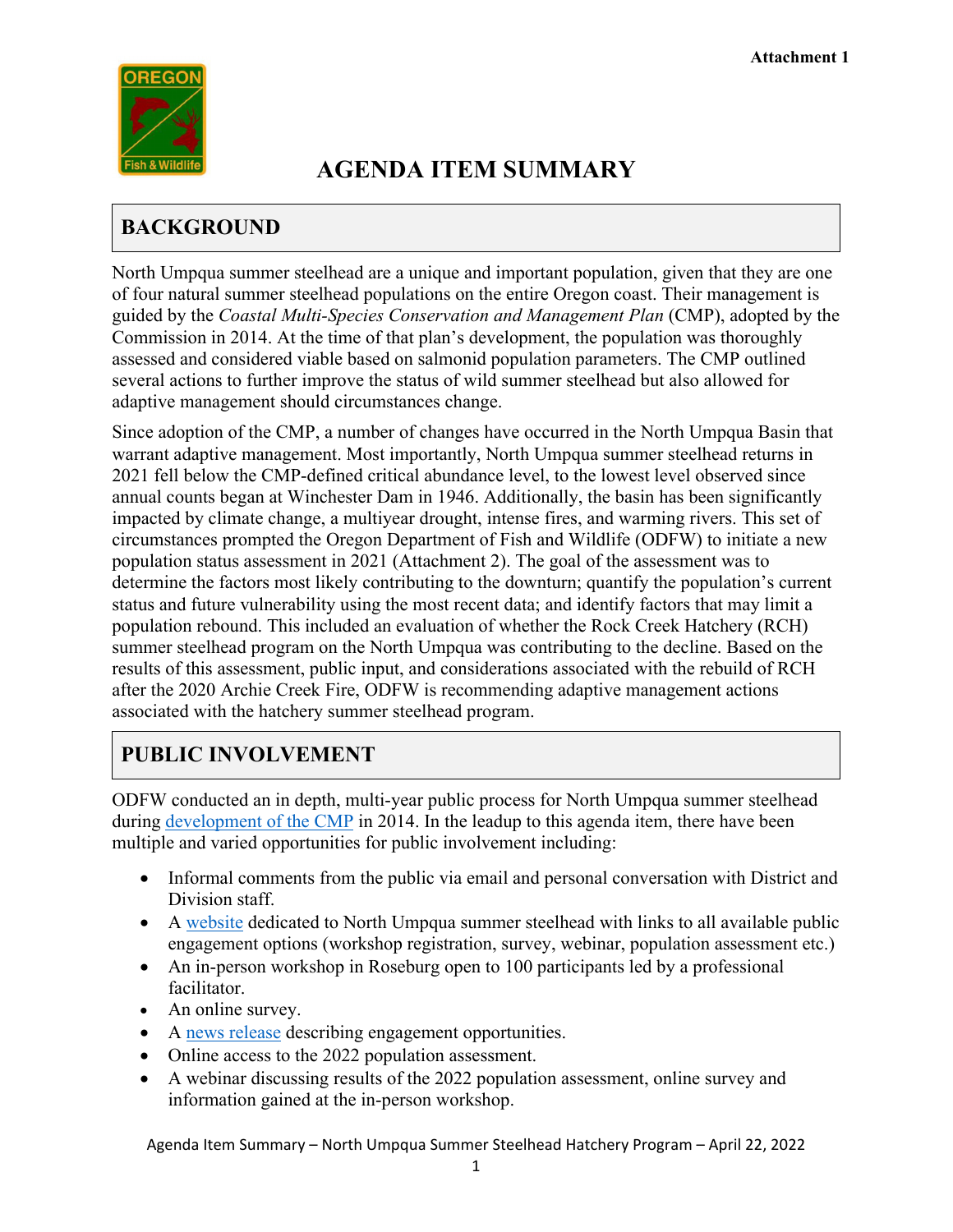• April 2022 Commission Meeting.

Additionally, several stakeholders have used the public forum portions of multiple Commission meetings.

### **ISSUE**

#### **Management of the North Umpqua Summer Steelhead Hatchery Program**

## **ANALYSIS**

In response to multiple events in the North Umpqua basin, the most recent being the lowest return on record of wild summer steelhead in 2021, ODFW is considering options for adaptively managing the summer steelhead hatchery program. To inform this decision, a broad ranging status assessment was completed by ODFW in April 2022 (see Attachment 2). The primary conclusions of this assessment were:

- The 2021 downturn in the North Umpqua was unprecedented, but was concurrent with downturns in other summer steelhead populations throughout Oregon (except Rogue), Washington, Idaho, and British Columbia.
- The primary cause of the downturn was low ocean survival due to poor marine conditions. A secondary cause was poor freshwater conditions (i.e., high temperatures) impacting survival during multiple years of juvenile outmigration and, likely, during 2021 when adults were returning to spawn.
- Additional potential contributors for the downturn include non-native fish predation on outmigrants (as exacerbated by stream temperature increases), disease, and thiamine deficiency.
- There was no evidence that the hatchery summer steelhead program negatively affected naturally produced summer steelhead, although there are likely more hatchery fish on natural spawning grounds than the CMP management threshold allows.
- A viability analysis indicated that the population remains viable and has the capacity to rebound if environmental conditions improve. In the near term ODFW expects some improvement in run size because ocean conditions have significantly improved. However, this expectation should be tempered in the longer term due to the ongoing drought and the potential for more frequent downturns in ocean conditions.
- The outlook for North Umpqua summer steelhead indicates changing environmental conditions with mixed outcomes. Existing data and models indicate that upper tributary freshwater habitat should be able to support juvenile steelhead even though instream flows and temperature are expected to decrease and increase, respectively. Migration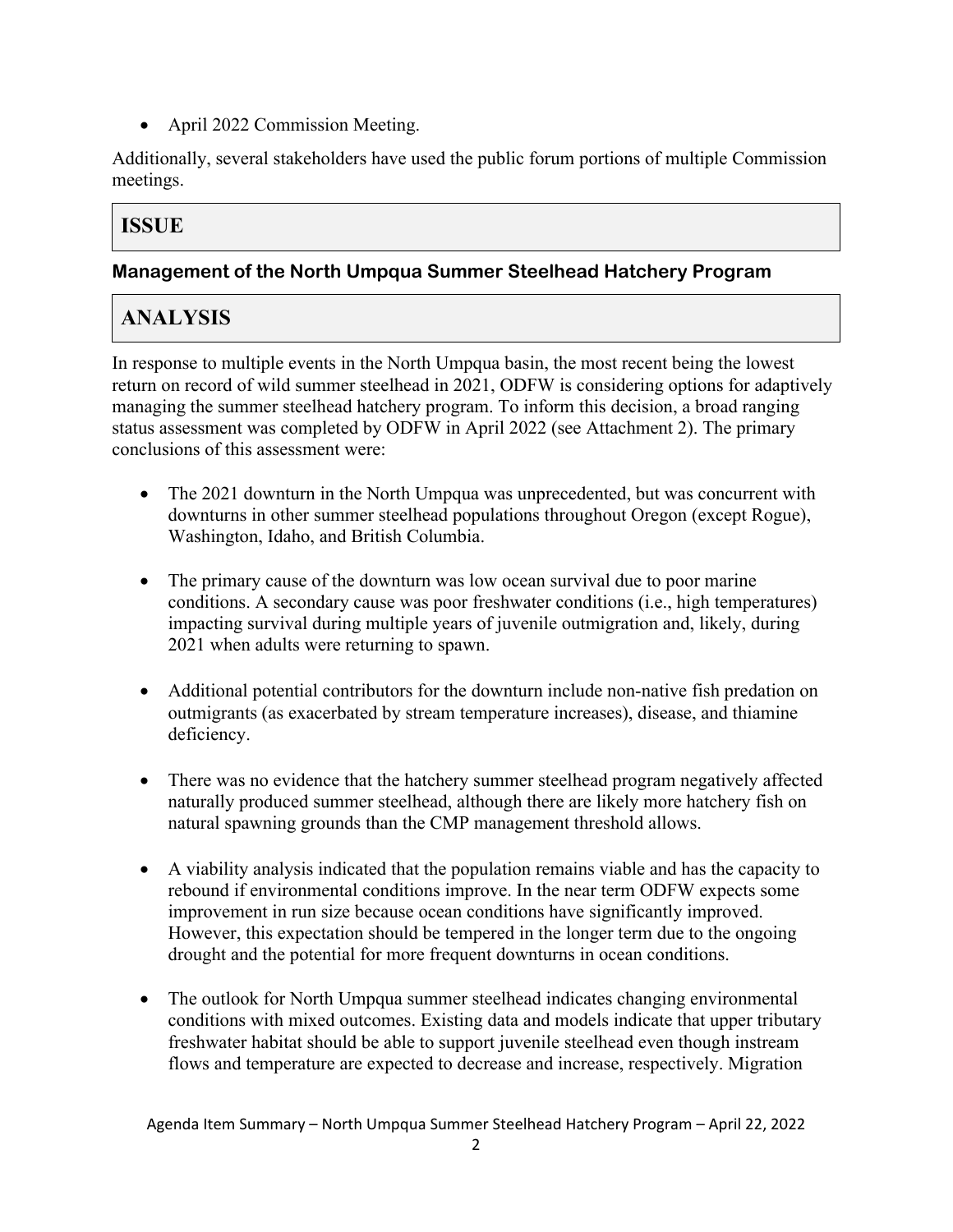corridors will also have higher temperatures and less flow, affecting both juvenile outmigration and returning adults. Major fires will increase flows (but not enough to offset decreased flows due to climate change) and will increase stream temperature. Some ocean changes may benefit summer steelhead, while others will have a negative effect. Overall, there are significant challenges, but also indications that North Umpqua summer steelhead can be resilient.

Although the assessment found no evidence that the hatchery program was negatively impacting naturally produced summer steelhead, the proportion of hatchery fish on spawning grounds was above the allowed threshold identified in the CMP. ODFW has established thresholds for the allowable proportion of hatchery fish spawning in the wild (pHOS) in several plans, including the CMP. The 10% pHOS threshold is a conservative level intended to minimize the risk to natural production associated with the hatchery program. This risk is based on a number of studies that have shown the offspring of hatchery fish that spawn in the wild produce fewer returning adults than do their wild counterparts. As a result, interbreeding on the spawning grounds can depress productivity in the long term. The magnitude of the effect varies among species, basins, and among hatchery programs. For example, programs that utilize 100% natural origin brood pose less risk than those that utilize 100% hatchery origin brood, assuming there is equal interaction on the spawning ground, which is often not the case.

Prior to CMP adoption, activities to manage pHOS by removal of adult hatchery origin summer steelhead were limited to broodstock collection events and angler harvest. After CMP adoption, removal efforts increased and included trapping at a facility above RCH. However, due to limited staffing, these efforts have not been sufficient to reduce pHOS to desired levels. In reaching a recommendation regarding the future management of the program, ODFW considered several options to reduce pHOS to below the 10% threshold, including:

1. Discontinue the hatchery program. This would eliminate interaction between hatchery and wild summer steelhead and reduce pHOS to 0% within two to four years, assuming there are no hatchery origin adults entering the North Umpqua from other basins.

*Benefit to wild fish*. Although the assessment did not identify hatchery origin summer steelhead as a limiting factor to wild populations, this action would eliminate any risk to the wild population in non-core areas where there is currently overlap during spawning (Upper and Lower North Umpqua and Rock Creek).

*Impact to fishery*. Among the options discussed here, this has the most impact on the North Umpqua fisheries, as it would eliminate one of only two harvest fisheries in the North Umpqua and decrease the number of fish available for catch and release anglers.

• *Practicality*: This option could be implemented by ODFW immediately.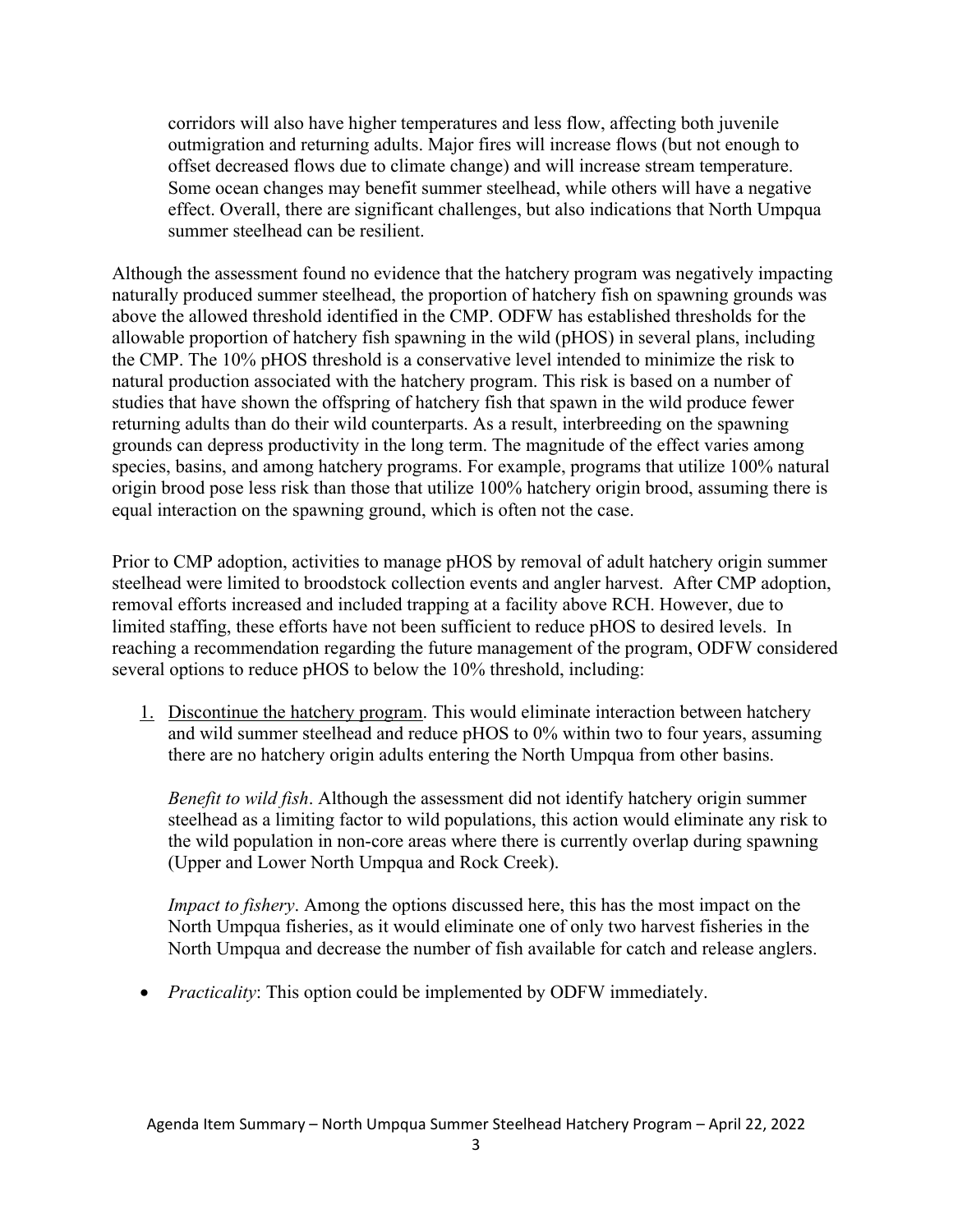2. Increase hatchery fish removal efforts in Rock Creek. Removal of sufficient hatchery origin summer steelhead to attain a pHOS of less than 10% within the Rock Creek sub-basin would achieve a basin-wide pHOS of approximately 10%.

- *Benefit to wild fish*: Although the assessment did not identify hatchery origin adult summer steelhead as a limiting factor to wild populations, this action would further reduce basin-wide risk to the wild population.
- *Impact to fishery*: This option would have no impact on the fishery.
- *Practicality*: This option cannot be immediately implemented to reduce pHOS. The ability to achieve pHOS reductions through removal of hatchery origin steelhead in Rock Creek is dependent on: 1) timing of restoring complete operability of the hatchery's trap and 2) sufficient staffing for operation of the trap. ODFW is restoring partial operability of the trap in 2022 and further repairs will be contingent on the outcome of the RCH rebuild process. For this option, ODFW estimates that the equivalent of two full-time (3 part time) seasonal positions for up to six months per year would be needed to operate the trap. Although permanent resources do not currently exist, some of the options being considered for rebuild of Rock Creek hatchery would include staffing to operate the trap.

3. Reduce the number of smolts released. ODFW analysis indicates that a reduction from current average release size to 30,000 per year would likely lower pHOS levels to CMP goals of less than 10% in the North Umpqua Basin at the time these fish return.

- *Benefit to wild fish*: Although the assessment did not identify hatchery origin adult summer steelhead as a limiting factor to wild populations, this action would reduce basinwide risk to the wild population.
- *Impact to fishery*: The program goal in the CMP is an annual smolt release of 165,000. However, releases have averaged approximately 70,000 over the last ten years. Therefore, a reduction to 30,000 would likely reduce the current fishery by  $>50\%$  with a lower number of returning adults available for both harvest and catch and release opportunities.
- *Practicality*: This action could be implemented immediately. However, it is unclear whether releasing 30,000 smolts would return sufficient broodstock in future years to maintain a program given recent poor returns.

4. A combination of increased removal of adult hatchery origin summer steelhead from Rock Creek (option 2) and program reduction to 30,000 smolts per year (option 3). The benefits and practicality of this option are the same as those in options 2 and 3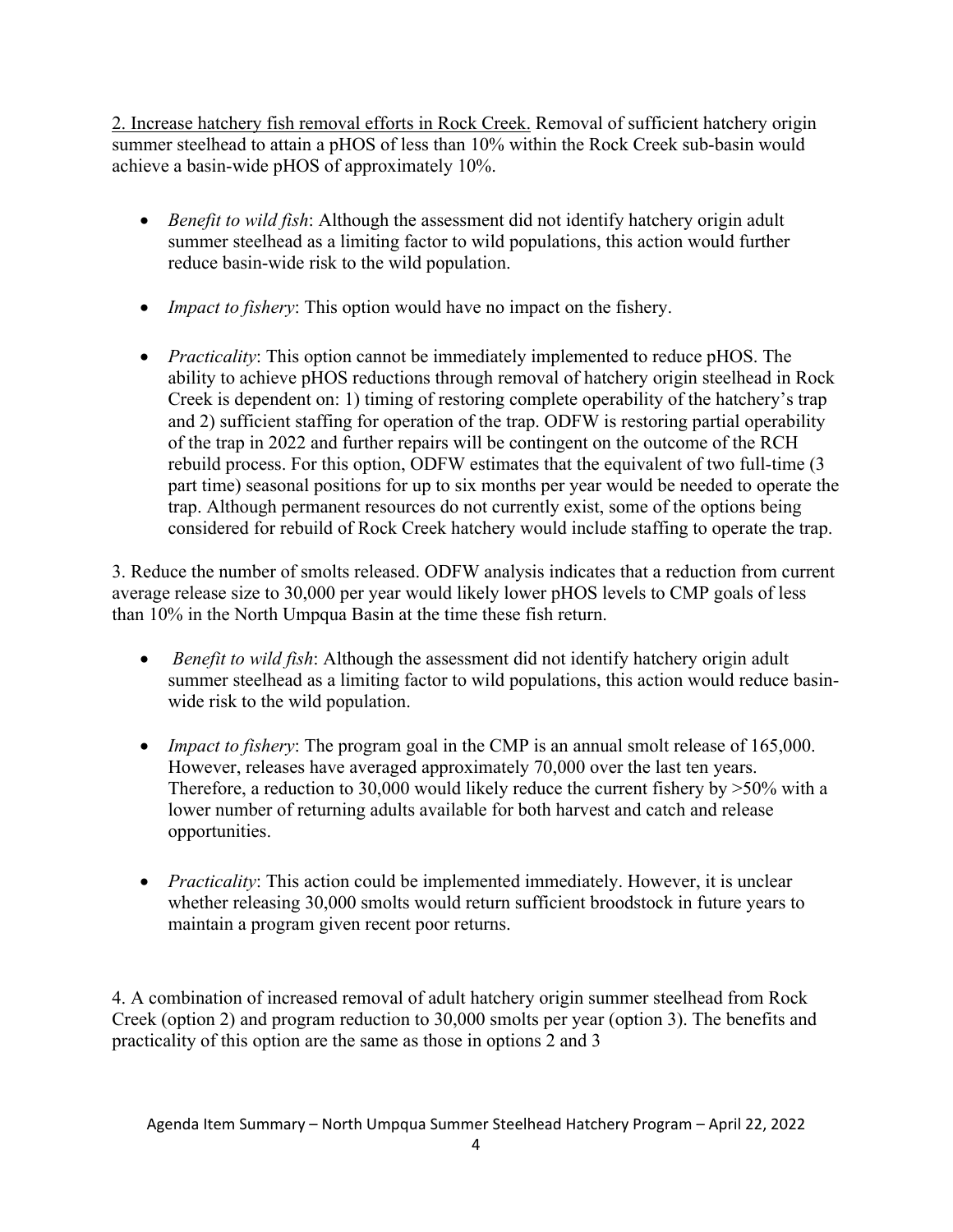#### 5. No change

- *Benefit to wild fish*: The assessment did not identify hatchery origin adult summer steelhead as a limiting factor to wild populations, but this option does not provide any additional precautionary benefits to wild fish and may increase risk if release size was increased in future to the allowable 165,000 threshold.
- *Impact to fishery*: This option would have no immediate impact on the fishery and may increase harvestable returns to the fishery in the future if releases are able to be made at the approved program size of 165,000 smolts.
- *Practicality:* This option would result in continued exceedance of CMP pHOS thresholds.

#### STAKEHOLDER INPUT

To further inform the decision about hatchery summer steelhead program management, ODFW worked with faculty from the USGS Cooperative Unit at Oregon State University to evaluate public values, concerns, and beliefs surrounding the hatchery and wild summer steelhead in the North Umpqua basin through an online survey and in-person workshop (Attachment 3).

Most participants expressed that they highly value the wild population and are extremely concerned for its future. Participants generally responded that warming rivers and habitat degradation were the most important factors contributing to the decline, while ocean conditions ranked in the middle of limiting factors. This is somewhat consistent with ODFW's analysis though participants are likely underestimating the influence of marine conditions. However, participants were split about whether too many hatchery fish were a contributing factor to the recent decline and equally split on whether eliminating or pausing the program versus maintaining/increasing the program was the appropriate action to improve the wild population.

#### ODFW CONCLUSION

The status assessment found no evidence that the hatchery program contributed to the current decline or was impacting the long-term viability of the wild fish, though acknowledges that there are uncertainties associated with some of the analyses. However, the assessment also concluded that pHOS thresholds are being exceeded. Given these findings, and the low run size ODFW believes a precautionary approach is needed to reduce interactions between wild and hatchery fish. There was no public consensus about whether the hatchery program contributed to the decline or whether it should be increased, decreased, eliminated, or paused. Given this lack of consensus and the findings of the assessment, ODFW concludes that there is not a strong case to completely eliminate the program.

Per option 4 above, ODFW proposes to immediately (2022) reduce the annual release size to 30,000 smolts and immediately (2022) begin working to increase removal of additional hatchery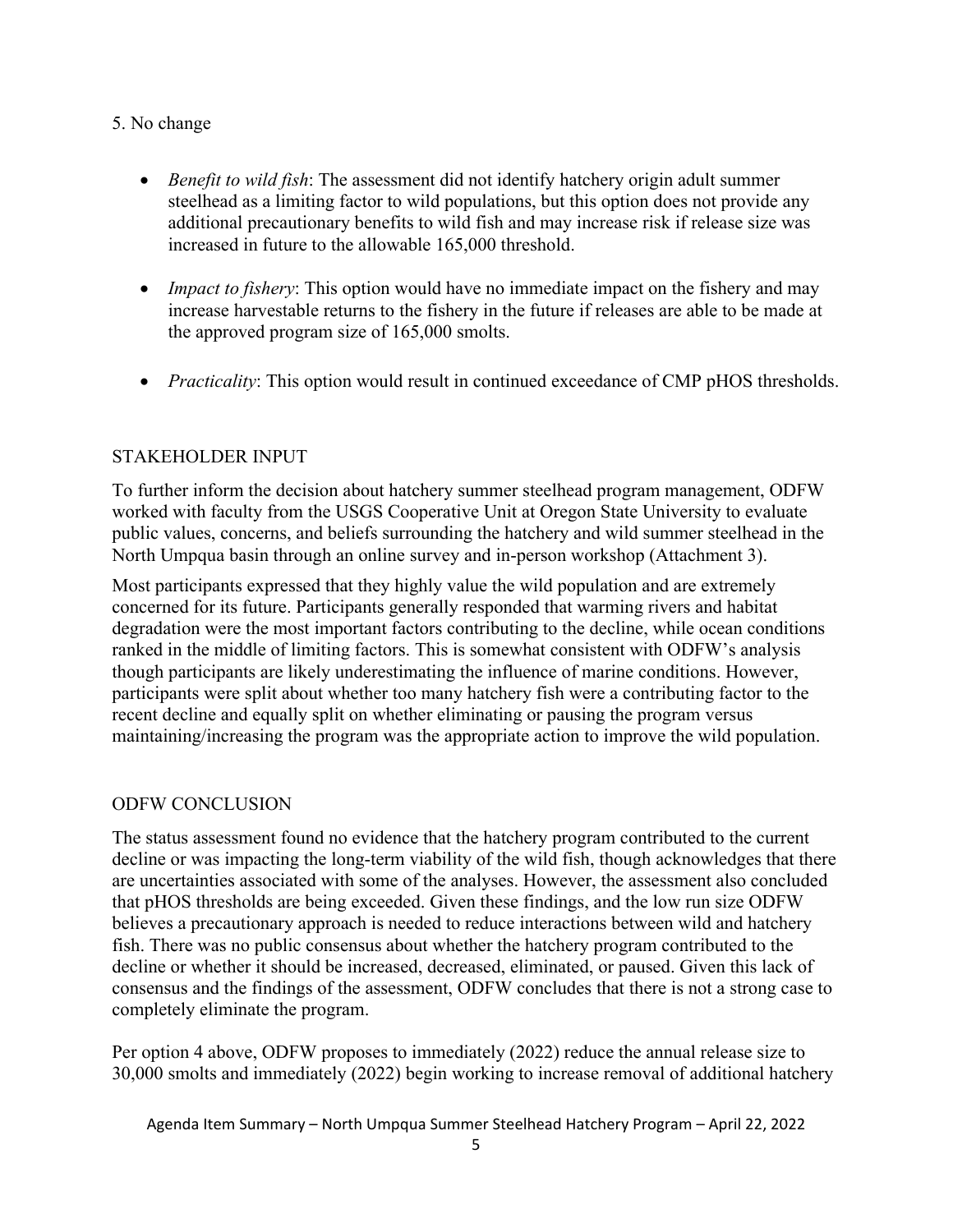fish at RCH. This proposal would be utilized as a temporary measure to reduce pHOS while the trapping infrastructure and rebuilding plans at RCH are being addressed. ODFW will continue to monitor pHOS and adaptively manage release size and trapping effort to remain below 10%.

#### WILD FISH ACTIONS

ODFW's assessment suggests there will likely be minimal benefits from changes in hatchery management, though it is prudent and required to meet CMP pHOS targets and requires the risk reduction measures outlined above to do so. Additionally, ODFW will be focusing efforts in the following areas to address limiting factors identified in the assessment. Some of these can be addressed immediately and others will require additional state and federal funds.

- Maintaining, and where possible increasing, efforts to protect and restore critical juvenile rearing and adult holding habitats throughout the Umpqua Basin. Forecasts for stream temperatures in the North Umpqua basin suggest a continued warming trend and so these actions are particularly important given this population's dependence on the mainstem as a migratory corridor and the cold water refugia in the upper North Umpqua watershed during the summer months. Actions include securing instream water rights and instream flow restoration, education about recreational impacts, and implementation of habitat improvement projects.
- Conducting research related to the impacts of predation on summer steelhead, particularly out-migrating juveniles, to help address existing data gaps. Studies focused on population trends and diets of smallmouth bass and striped bass could help inform potential future fisheries management actions.
- Understanding impacts of warm water events, particularly in the Mainstem Umpqua, on adult summer steelhead survival. River temperatures in 2021 exceeded 80°F as early as June and likely contributed to some loss of returning summer steelhead adults. Monitoring efforts to estimate this impact could help determine the cause of potential future downturns in the population.
- Evaluation of disease prevalence and incidence of thiamine deficiency in the North Umpqua summer steelhead population. Currently there is a lack of information on these subjects, but according to the assessment, they represent potential limiting factors.

ODFW will also continue to refine management of fisheries to further reduce any incidental impacts. Actions may include:

- A continuation, and possible expansion, of protective angling regulations, including:
	- o Continued closure to angling at the mouths of tributaries where adult summer steelhead hold during the summer months as they seek cold water refugia in both